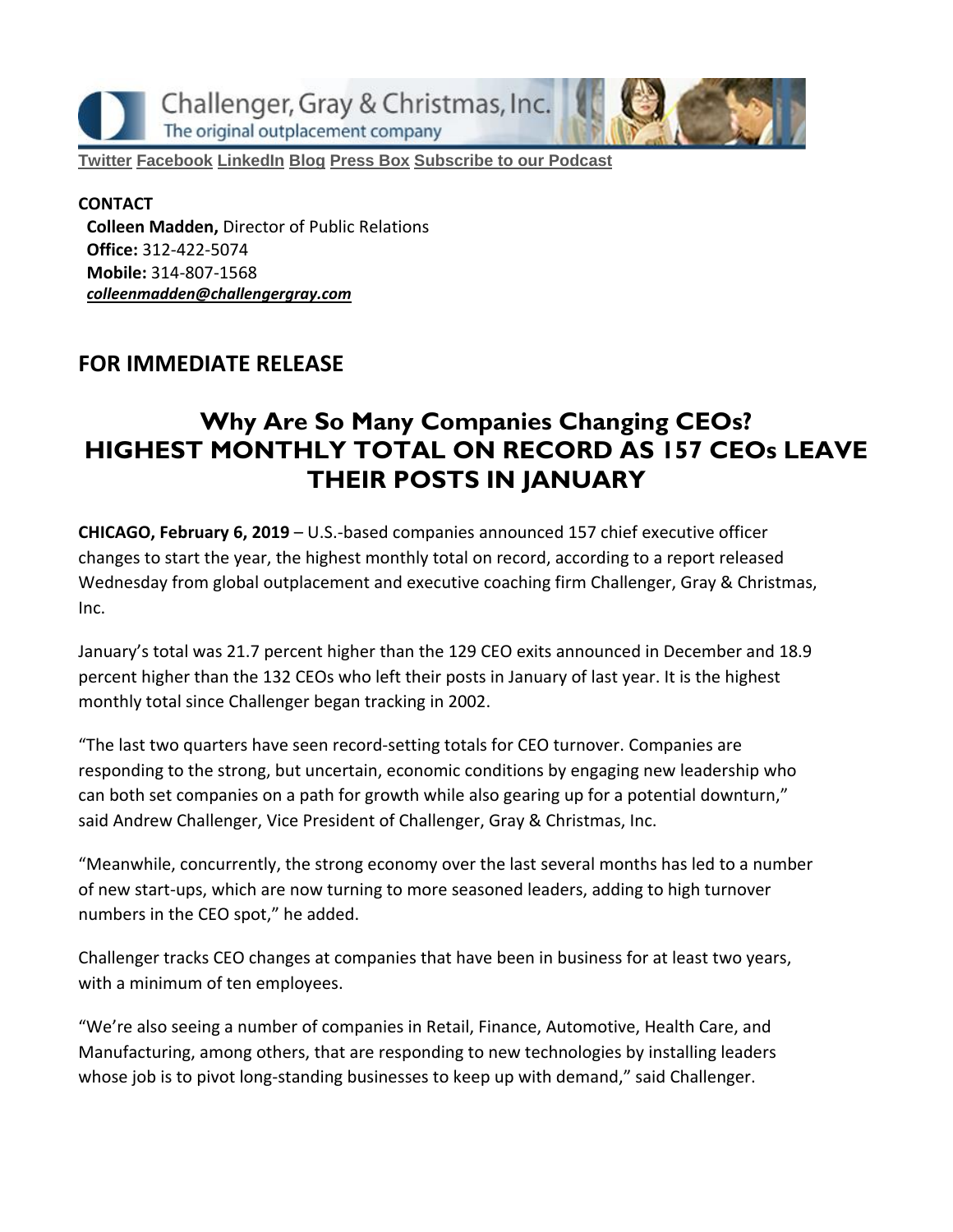Companies in the Government/Non-Profit sector lead all industries in CEO changes with 29 in January, followed by Health Care/Products companies, including medical device manufacturers, with 17.

Financial and Services firms follow with 13 CEO exits apiece. Pharmaceutical and Technology companies each had ten CEO changes in January.

Beginning in January, Challenger began breaking out CEO exits at Cannabis and Financial Tech companies. Two CEO changes were announced by Cannabis companies in January, while one CEO exit was announced by FinTech.

The majority of CEOs (73) stepped down into other positions within the company, usually as a Chairperson or other member of the C-Suite. Another 41 CEOs retired, while 17 found new positions in other companies. One CEO reportedly left due to scandal, another due to professional misconduct allegations, and one other due to an internal investigation.

California companies reported the highest number of CEO changes with 18, followed by New York and Texas, which each had 11. Missouri and Florida each reported nine CEO changes.

**# # #**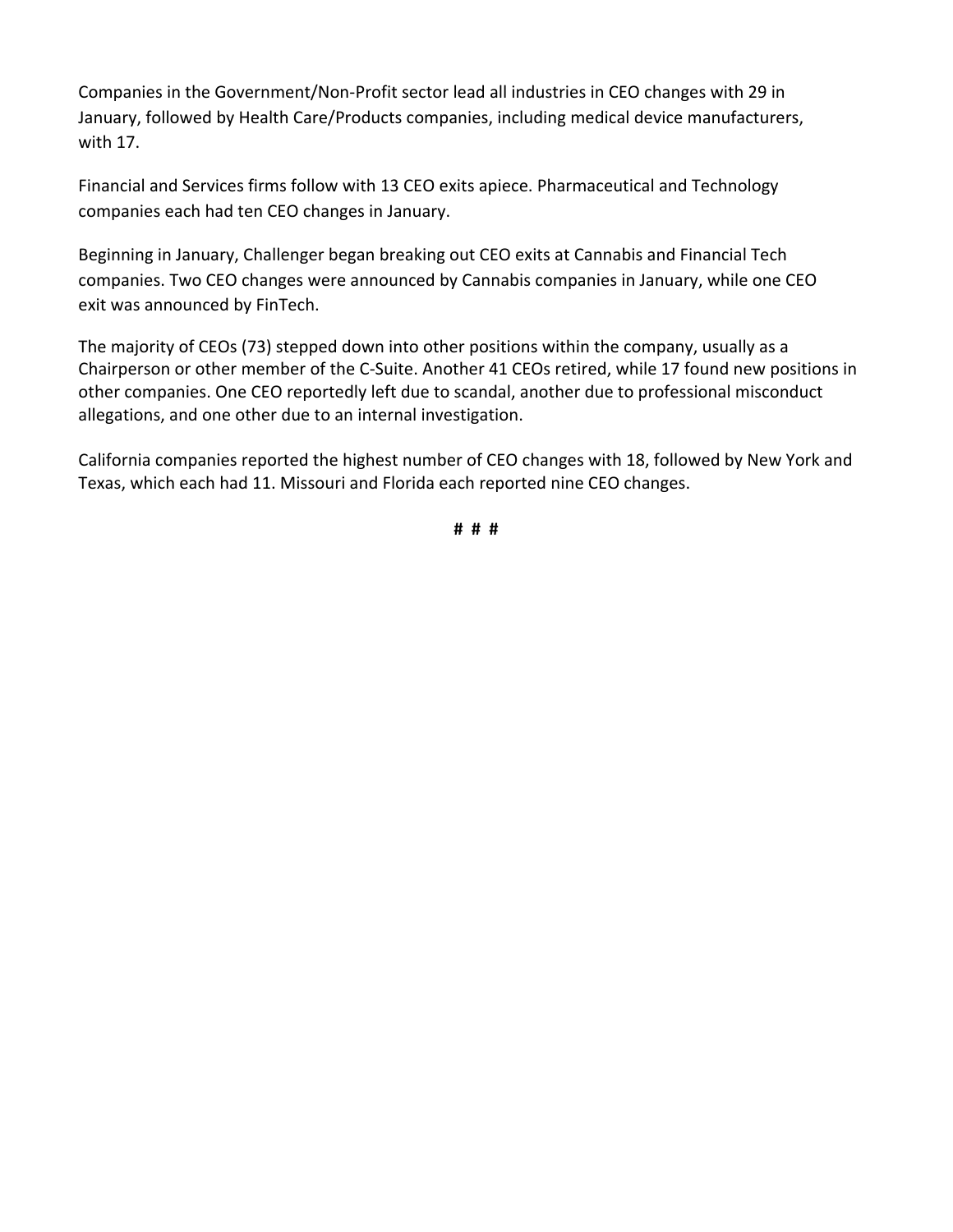#### **CHALLENGER CEO REPORT CEO DEPARTURES**

# **By Month**

|                 | 2019 | 2018  | 2017  | 2016  | 2015  | 2014  | 2013  | 2012  | 2011  | 2010  |
|-----------------|------|-------|-------|-------|-------|-------|-------|-------|-------|-------|
| January         | 157  | 132   | 128   | 131   | 110   | 131   | 113   | 123   | 96    | 89    |
| <b>February</b> |      | 113   | 72    | 87    | 94    | 112   | 110   | 104   | 92    | 132   |
| <b>March</b>    |      | 96    | 101   | 101   | 95    | 123   | 86    | 94    | 99    | 119   |
| <b>April</b>    |      | 109   | 91    | 108   | 97    | 94    | 94    | 90    | 103   | 101   |
| <b>May</b>      |      | 91    | 80    | 100   | 90    | 98    | 104   | 99    | 103   | 125   |
| June            |      | 90    | 95    | 97    | 102   | 103   | 94    | 99    | 113   | 107   |
| July            |      | 94    | 102   | 92    | 128   | 105   | 128   | 83    | 104   | 88    |
| <b>August</b>   |      | 154   | 96    | 109   | 107   | 119   | 113   | 104   | 104   | 95    |
| September       |      | 148   | 101   | 119   | 104   | 124   | 107   | 95    | 108   | 111   |
| <b>October</b>  |      | 149   | 105   | 99    | 94    | 122   | 104   | 108   | 91    | 81    |
| <b>November</b> |      | 147   | 94    | 106   | 86    | 103   | 94    | 112   | 82    | 79    |
| <b>December</b> |      | 129   | 95    | 99    | 114   | 107   | 99    | 103   | 83    | 107   |
| <b>TOTAL</b>    |      | 1,452 | 1,160 | 1,248 | 1,221 | 1,341 | 1,246 | 1,214 | 1,178 | 1,234 |

**Copyright 2019 Challenger, Gray & Christmas, Inc. ©**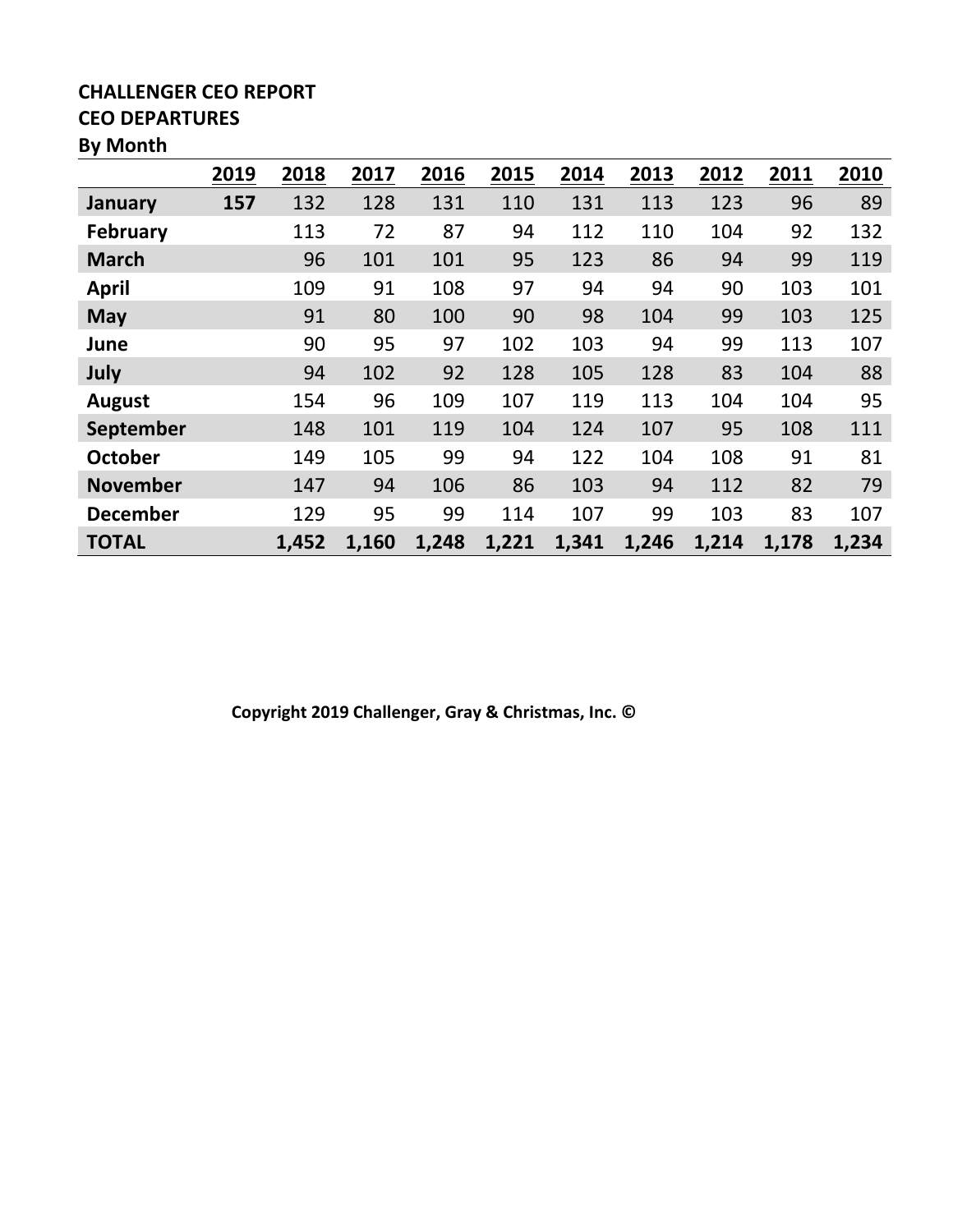# **CHALLENGER CEO REPORT By Industry**

|                              | 18-Jan         | 18-Dec         | 19-Jan         |
|------------------------------|----------------|----------------|----------------|
| Aerospace/Defense            | 3              | $\mathbf{1}$   | $\overline{2}$ |
| <b>Apparel</b>               | 0              | $\mathbf{1}$   | 1              |
| <b>Automotive</b>            | $\overline{3}$ | $\overline{2}$ | 5              |
| <b>Cannabis</b>              | N/A            | N/A            | $\overline{2}$ |
| <b>Chemical</b>              | $\mathbf{1}$   | $\mathbf{1}$   |                |
| <b>Commodities/Mining</b>    | 0              |                |                |
| <b>Construction</b>          | 3              | $\overline{2}$ | $\overline{2}$ |
| <b>Consumer Products</b>     | $\overline{4}$ | 3              | $\overline{2}$ |
| <b>Electronics</b>           | $\overline{2}$ | 2              |                |
| <b>Energy</b>                | $\overline{2}$ | $\overline{2}$ | 5              |
| <b>Entertainment/Leisure</b> | $\overline{2}$ | 6              | $\overline{4}$ |
| <b>Financial</b>             | 17             | 19             | 13             |
| <b>FinTech</b>               | N/A            | N/A            | $\mathbf{1}$   |
| Food                         | 4              | 6              | 4              |
| Government/Non-Profit        | 20             | 18             | 29             |
| <b>Health Care/Products</b>  | 11             | 12             | 17             |
| <b>Hospitals</b>             | 10             | 15             | 5              |
| <b>Industrial Goods</b>      | 5              | 3              | 9              |
| <b>Insurance</b>             | $\overline{2}$ | $\overline{2}$ | 3              |
| <b>Legal</b>                 |                |                |                |
| <b>Media</b>                 | $\overline{2}$ | $\overline{2}$ | $\mathbf{1}$   |
| Pharmaceutical               | $\overline{2}$ | 5              | 10             |
| <b>Real Estate</b>           | 3              | $\mathbf{1}$   | 8              |
| <b>Retail</b>                | 3              | 2              | 6              |
| <b>Services</b>              | 8              | $\mathbf{1}$   | 13             |
| <b>Technology</b>            | 19             | 14             | 10             |
| <b>Telecommunications</b>    | $\mathbf{1}$   | 1              | $\mathbf{1}$   |
| Transportation               | 4              | 5              | $\overline{2}$ |
| <b>Utility</b>               | $\mathbf{1}$   | 3              | $\overline{2}$ |
| <b>TOTAL</b>                 | 132            | 129            | 157            |

**Copyright 2019 Challenger, Gray & Christmas, Inc.**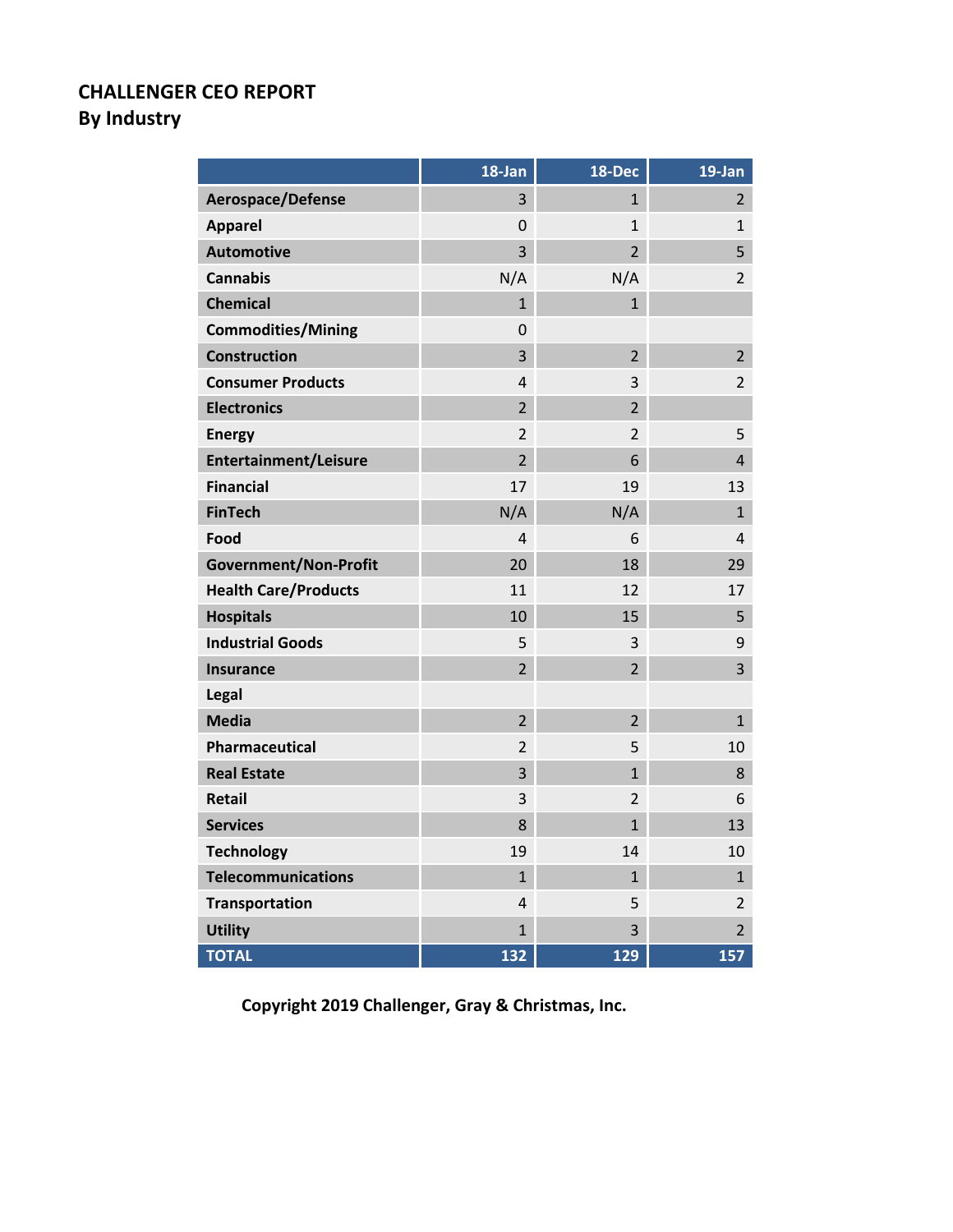## **CHALLENGER CEO REPORT**

### **By State**

| <b>EAST</b>          | <b>JANUARY</b> |
|----------------------|----------------|
| <b>New York</b>      | 11             |
| <b>Massachusetts</b> | 9              |
| Pennsylvania         | 7              |
| <b>Connecticut</b>   | 6              |
| <b>Maryland</b>      | 3              |
| <b>New Jersey</b>    | 1              |
| <b>Delaware</b>      |                |
| Dist. of Columbia    |                |
| <b>Maine</b>         |                |
| <b>New Hampshire</b> |                |
| <b>Puerto Rico</b>   |                |
| <b>Rhode Island</b>  |                |
| Vermont              |                |
|                      | 37             |
|                      |                |
| <b>MIDWEST</b>       | <b>JANUARY</b> |
| <b>Missouri</b>      | 9              |
| Ohio                 | 6              |
| <b>Minnesota</b>     | 5              |
| <b>Indiana</b>       | 4              |
| <b>Illinois</b>      | 3              |
| <b>Kansas</b>        | $\overline{2}$ |
| Michigan             | $\overline{2}$ |
| Wisconsin            | $\mathbf{1}$   |

**Copyright 2019 Challenger, Gray & Christmas, Inc.**

**TOTAL 32**

**Iowa Nebraska**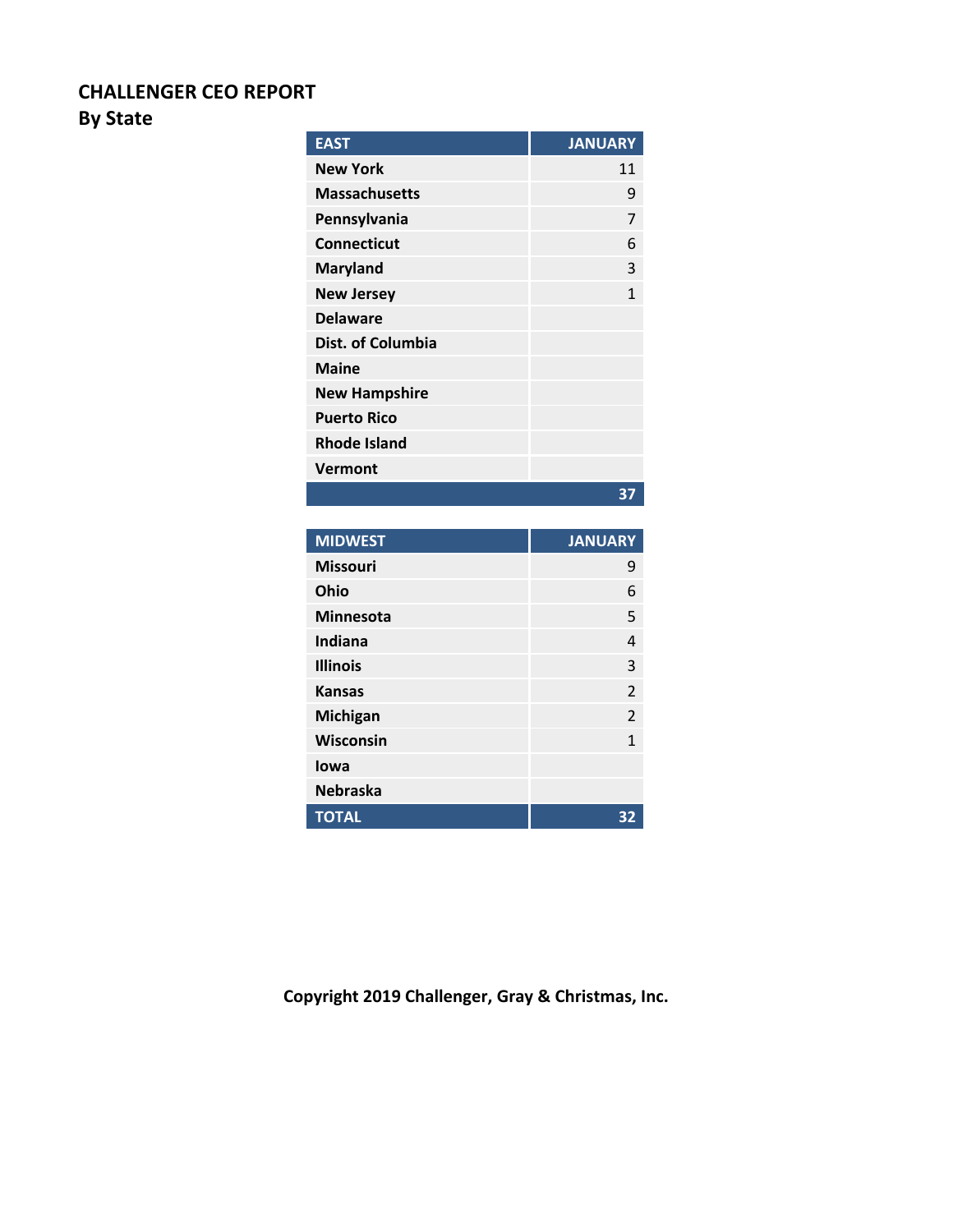## **CHALLENGER CEO REPORT By State**

| <b>WEST</b>                    | <b>JANUARY</b> |
|--------------------------------|----------------|
| <b>California</b>              | 18             |
| Texas                          | 11             |
| <b>Arizona</b>                 | 6              |
| Colorado                       | 6              |
| Washington                     | 4              |
| Idaho                          | $\overline{2}$ |
| <b>Oklahoma</b>                | $\overline{2}$ |
| Oregon                         | 2              |
| <b>South Dakota</b>            | $\overline{2}$ |
| <b>Hawaii</b>                  | $\mathbf{1}$   |
| <b>Nevada</b>                  | $\mathbf{1}$   |
| Utah                           | $\mathbf{1}$   |
| <b>Alaska</b>                  |                |
| <b>Montana</b>                 |                |
| <b>New Mexico</b>              |                |
| <b>North Dakota</b>            |                |
|                                |                |
| Wyoming                        |                |
| <b>TOTAL</b>                   | 56             |
|                                | <b>JANUARY</b> |
| <b>SOUTH</b><br><b>Florida</b> | 9              |
| Louisiana                      | 4              |
| S. Carolina                    | 4              |
| <b>Alabama</b>                 | 3              |
| Georgia                        | 3              |
| <b>Tennessee</b>               | 3              |
| N. Carolina                    | 2              |
| <b>Virginia</b>                | $\overline{2}$ |
| Kentucky                       | $\mathbf{1}$   |
| <b>Mississippi</b>             | $\mathbf{1}$   |
| <b>Arkansas</b>                |                |
| <b>West Virginia</b>           |                |

**Copyright 2019 Challenger, Gray & Christmas, Inc.**